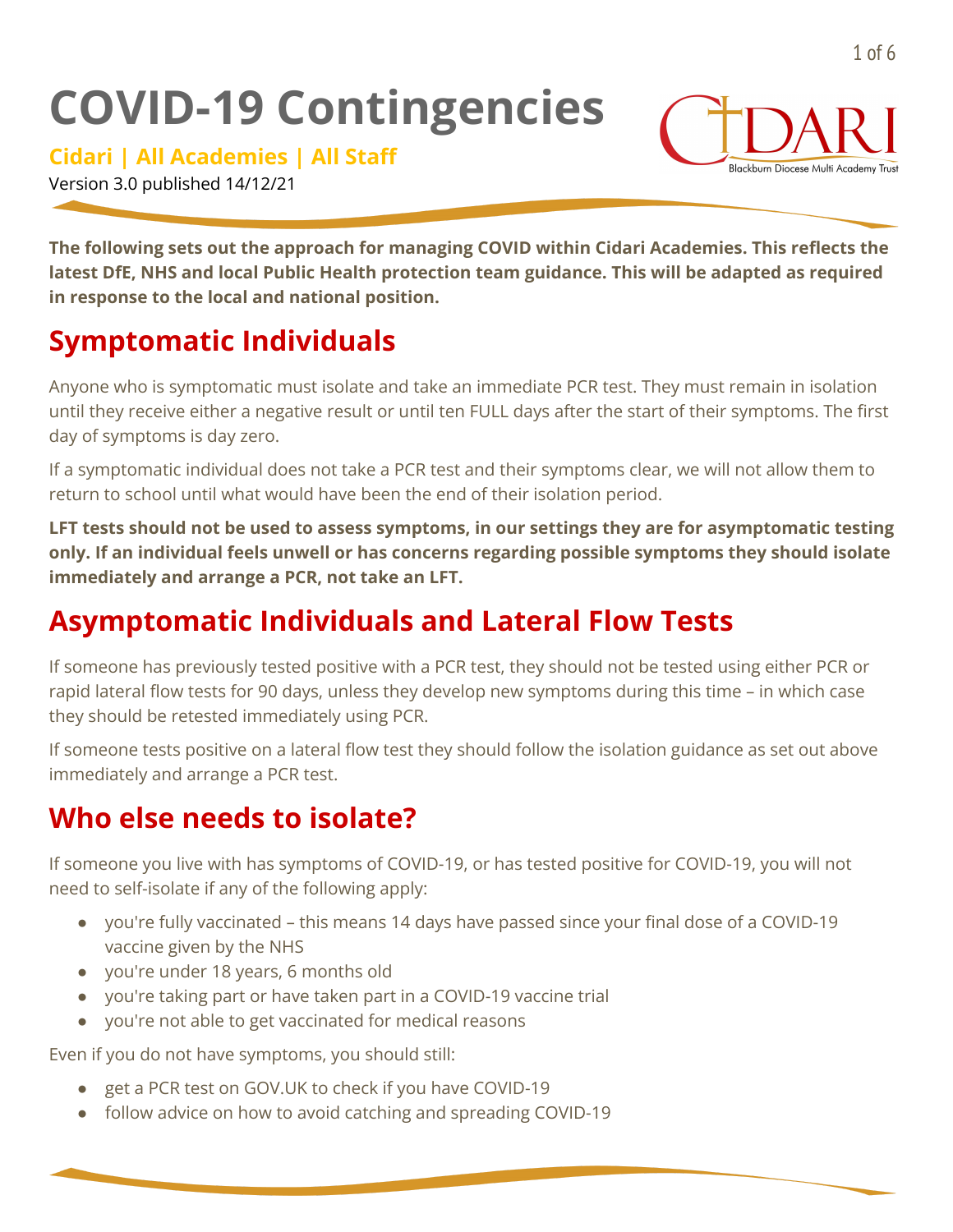● consider limiting contact with people who are at higher risk from COVID-19

## **Close Contact Lateral Flow Testing**

Anyone aged 5 years and over, who has been identified as a contact of someone with COVID-19 and who is not legally required to self-isolate, is now strongly advised to take a rapid lateral flow device (LFD) test every day for 7 days or until 10 days since their last contact with the person who tested positive for COVID-19 if this is earlier. If any of these LFD tests are positive they should self-isolate in order to protect other people.

## **Responding to Positive Cases in an Academy**

#### A single individual tests positive

| A single individual tests<br>positive for Covid in a<br>class.<br>There are fewer than 5<br>cases in the year group/<br>3 within the Class or<br>Club<br>No other year groups<br>are affected. | The individual self-isolates for 10 days. If a pupil remote learning will be<br>provided if they are well enough to complete it.                                           |
|------------------------------------------------------------------------------------------------------------------------------------------------------------------------------------------------|----------------------------------------------------------------------------------------------------------------------------------------------------------------------------|
|                                                                                                                                                                                                | The individual (or parents if a child) are contacted directly by NHS Track and<br>Trace to establish likely contacts.                                                      |
|                                                                                                                                                                                                | Likely contacts will be contacted by NHS Track & Trace and advised to book<br>at PCR Test. The Academy will contact parents to advise this if close contacts<br>are known. |
|                                                                                                                                                                                                | Children do not need to miss school or self-isolate whilst they wait for the<br>result of the PRC test unless they have Covid Symptoms.                                    |
|                                                                                                                                                                                                | See paragraph above regarding Close Contact Lateral Flow Testing.                                                                                                          |
|                                                                                                                                                                                                | The case should be reported to the Trust via the appropriate form.                                                                                                         |

## 3 individuals within a class or club test positive, or 5 within a year group within ten days of each other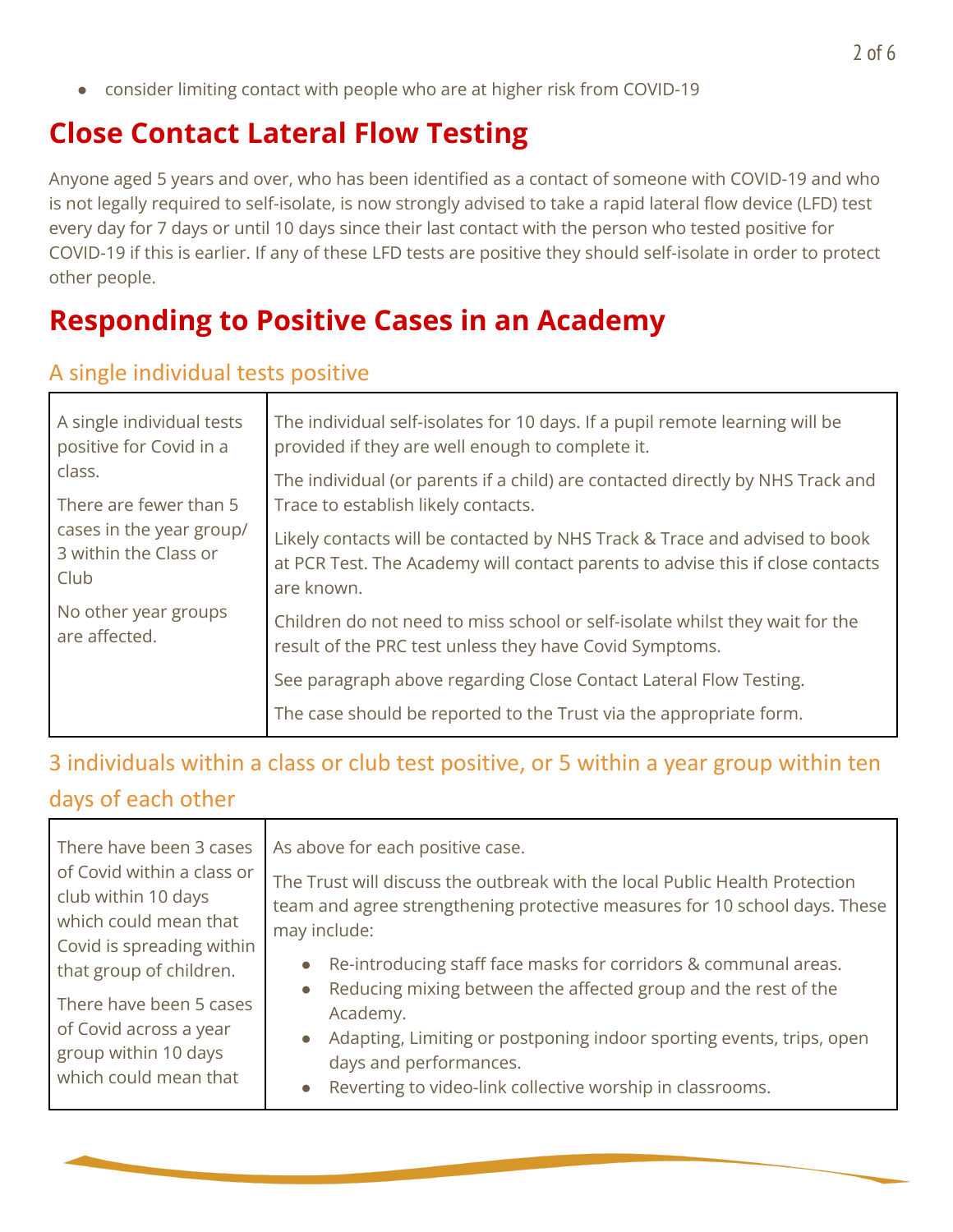| Covid is spreading within<br>that group of children. | • Reducing the amount of classes staff work across.<br>Resuming twice-weekly Staff Lateral flow testing. |
|------------------------------------------------------|----------------------------------------------------------------------------------------------------------|
|                                                      |                                                                                                          |

#### What happens if despite measures above cases continue to rise?

If cases continue to rise within the 10 day period that suggests that Covid is spreading rapidly throughout the Academy. In this situation an Incident Management Team meeting will be held between the Academy, Trust and and local Public Health to agree further measures, for a further 10 school days. This may include:

- Re-introducing class bubbles.
- Reverting to class-based school lunches.
- Limiting all non-essential visitors to school.
- Postponing all non-essential events.
- Re-introducing remote learning for individual classes for 10 school days considered.

## **COVID in the wider community**

#### Low community transmission and no Academy cases

If the local position is that there are no active cases within an Academy for a ten day period and cases locally are low (coupled with low national hospitalisation and death rates), then no additional Covid measures are required. Continue to reiterate:

Good hand hygiene

Good ventilation where possible

Considering social distance for longer contact periods where practical

Ensuring everyone is familiar with the stay at home guidance and the need to have a PCR test.

## Rapidly rising community transmission

There may be no current cases reported within the Academy but cases are rising rapidly in the community. As a result limited measures will be implemented in school. These include:

Ventilation increased where possible.

Supervision of pupil handwashing.

Indoor public performance audience numbers reduced.

Restrictions to visitors to school.

Staff room capacity reduced.

Reduction in large in school gatherings and move to online whole school collective worship.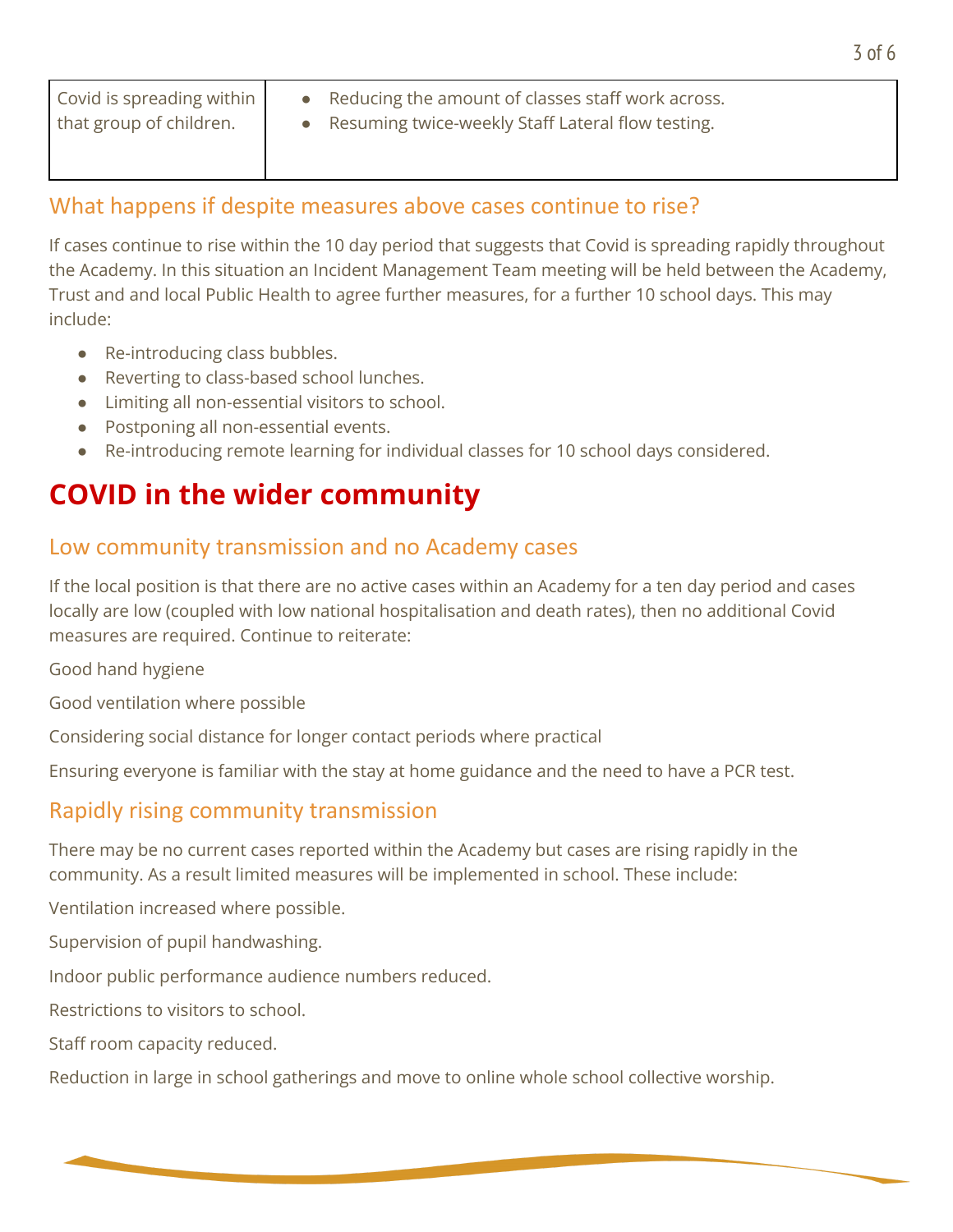Cancellation of trips and visits.

Re-implementation of mitigation and control measures including (but not limited to)

- One way systems.
- Staggered start and finish times.
- Staggered break and lunches.
- Re-implementation of bubbles.
- Class closure.

## **Quarantine & Travel**

### Rules for children and young people returning to the UK (excluding Red list)

Children aged 4 and under do not have to take any COVID-19 travel tests.

Children aged 12 to 17 must take a COVID-19 test in the 2 days before travel to England.

Children aged 5 to 17 have to follow the testing and quarantine rules for people who qualify as fully vaccinated on arrival in England. This means that they have to quarantine on arrival and take a PCR test on or before day 2.

There are different rules for children who have been in a red list country or territory in the 10 days **before they arrive in England.**

### Rules for adults returning to the UK (excluding Red list)

#### **Rules if you're fully vaccinated**

Before you travel to England you must:

- take a COVID-19 test to be taken in the 2 days before you travel to England
- book and pay for a COVID-19 PCR test to be taken after you arrive in England
- complete a passenger locator form to be completed in the 48 hours before you arrive in England

When you arrive in England – fully vaccinated

- After you arrive in England you must take a COVID-19 PCR test. This is the test that you booked before travel.
- You can take the test any time after you arrive and before the end of day 2 at the latest. The day you arrive is day 0.

You must quarantine in your home or the place you are staying while you await your test result. Guidance on quarantine can be found here

<https://www.gov.uk/guidance/how-to-quarantine-when-you-arrive-in-england>.

#### **What qualifies as Fully Vaccinated?**

To qualify under the fully vaccinated rules for travel to England, you must have proof of full vaccination with a full course of an approved vaccine.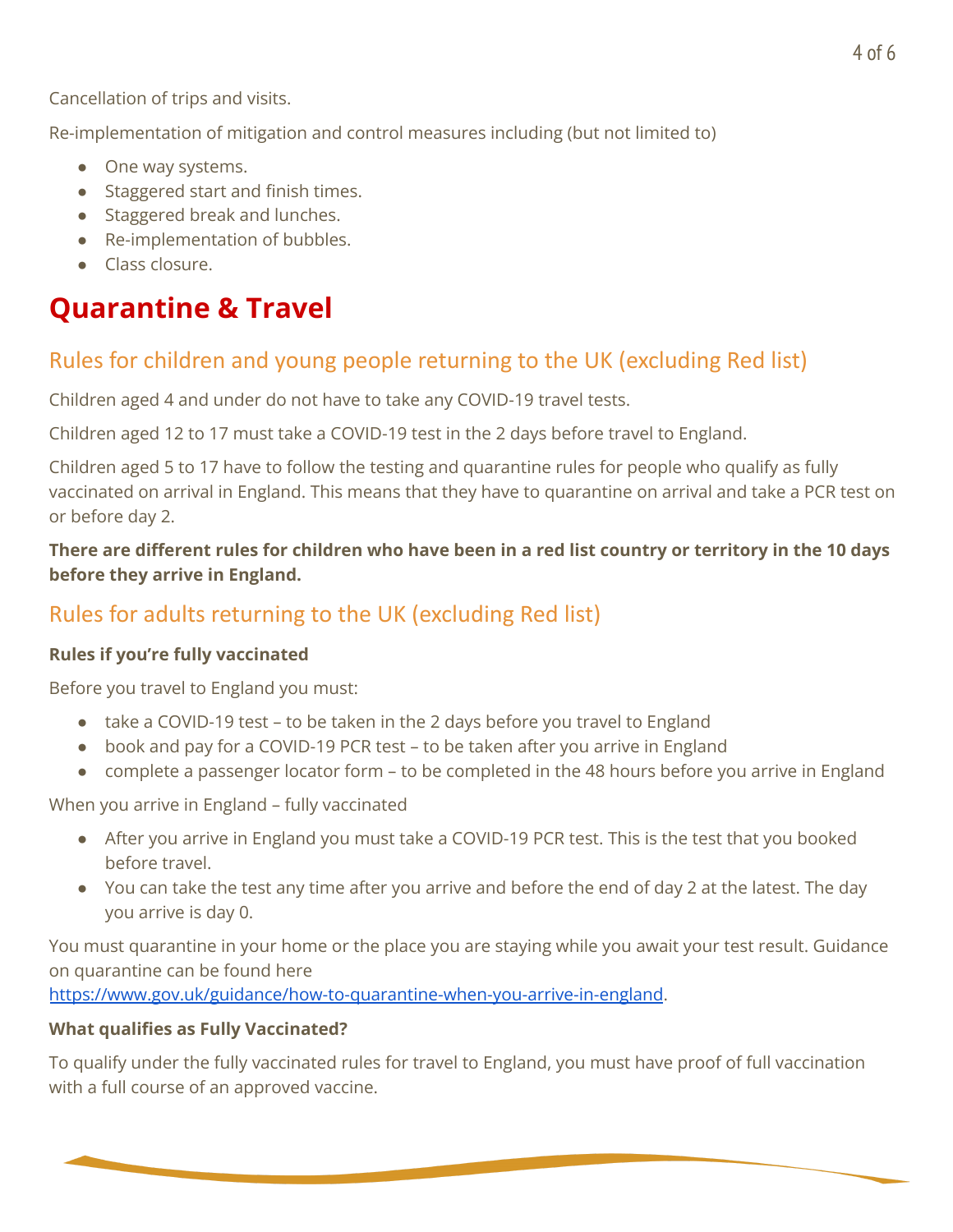You must have had your final dose of the vaccine at least 14 days before you arrive in England. The day you had your final dose does not count as one of the 14 days.

- The proof of vaccination must have been issued by either:
- the UK vaccination programme
- the United Nations vaccine programme for staff and volunteers
- an overseas vaccination programme with an approved proof of vaccination for travel to the UK

You can check if you qualify as fully vaccinate by visiting

https://www.gov.uk/guidance/countries-with-approved-covid-19-vaccination-programmes-and-proof-of-va ccination

## Rules for anyone returning from a red list country (including children who have visited a red list country in the previous 10 days

If you have been in a country or territory on the red list in the 10 days before you arrive in England, you will only be allowed to enter the UK if you either:

- are a British or Irish National
- have residence rights in the UK

#### **If you live in England, you should not travel to countries or territories on the red list.**

For the full list of Red List countries and the rules that apply including pre departure and arrival testing, visit

https://www.gov.uk/guidance/red-list-of-countries-and-territories#travelling-with-children---red-list-rules.

# **Free School Meals**

The Trust will provide vouchers to the value of £2.50 a day for any child isolating who is eligible for free school meals. These can be ordered by the Academy on the google form.